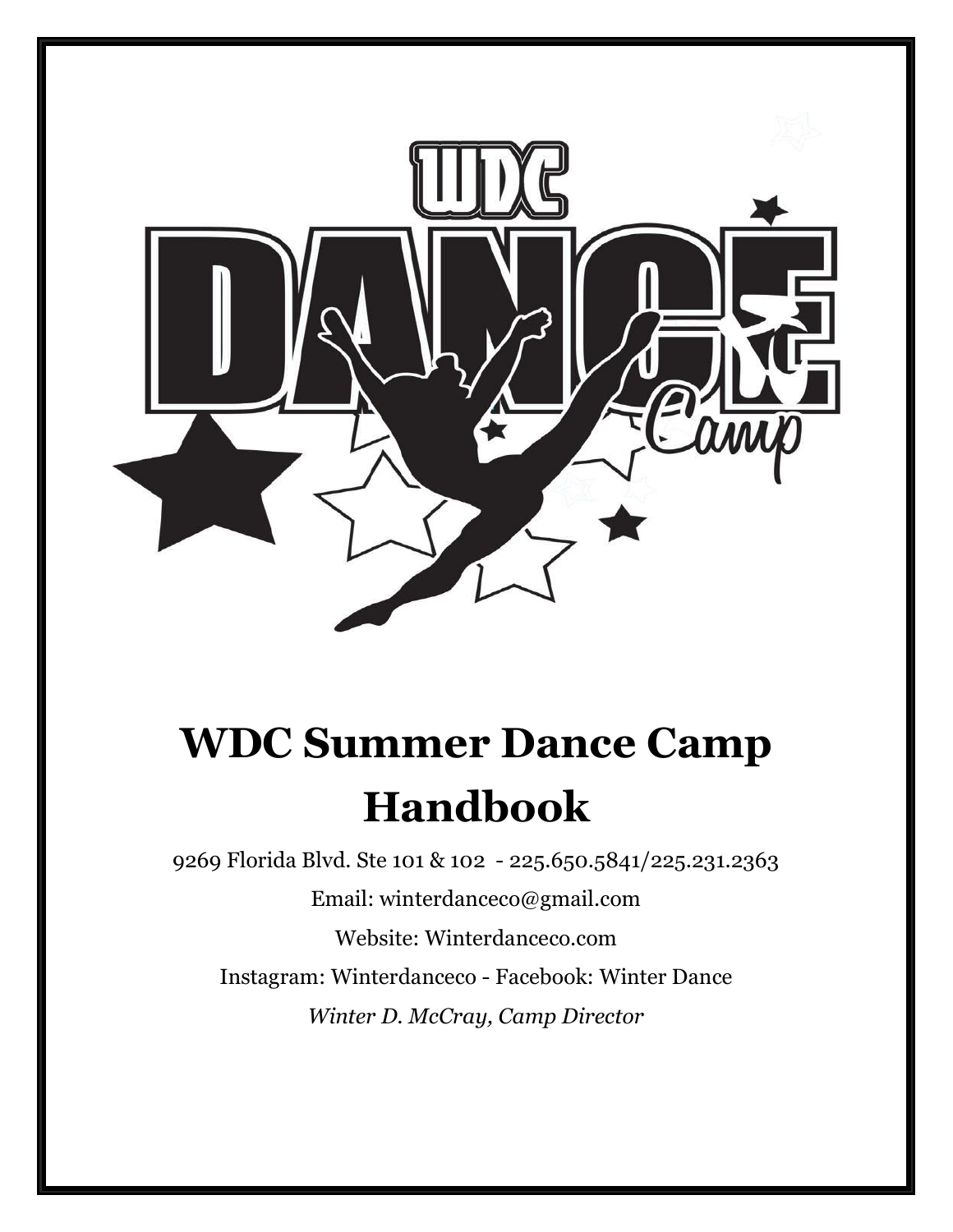Dear Parent/Guardian,

Thank you for choosing Winter Dance Company's Summer Dance Camp for your child/children's' summer camp experience! We are looking forward to a safe and fun-filled summer that will instill confidence in your child, create friendships and wonderful memories from their summer break!

#### What will they do at camp?

- Ballet Jazz Hip Hop Lyrical Classes
- Cheernastics Health & Fitness Classes
- Field trips
- Motivational Speakers
- Girl Talk
- Hour Power *(Review Core Subjects)*
- Enhancement of Dance Techniques/Performance Quality
- Confidence Building
- Theme Days!
- I. Safety and strong supervision are essential components of this program. We have carefully selected instructors from a vigorously screened group and trained them extensively. All instructors will be fully vaccinated or show proof of a negative Covid-19 test no less than three days of their first day of instruction.
- II. A primary focus of all programs and services provided by WDC is to build communities where all people, especially the youth, are encouraged to develop to their fullest potential in spirit, mind, and body.
- III. We want you to know that we are available to answer your questions and listen to your needs, concerns, and comments at any time. Simply call us at 225-650-5841 or 225.231.2363 or send an email at winterdanceco@gmail.com.

We look forward to meeting your child/children this summer!

Dancingly Yours,

*Winter D. McCray*

Winter D. McCray, Camp Director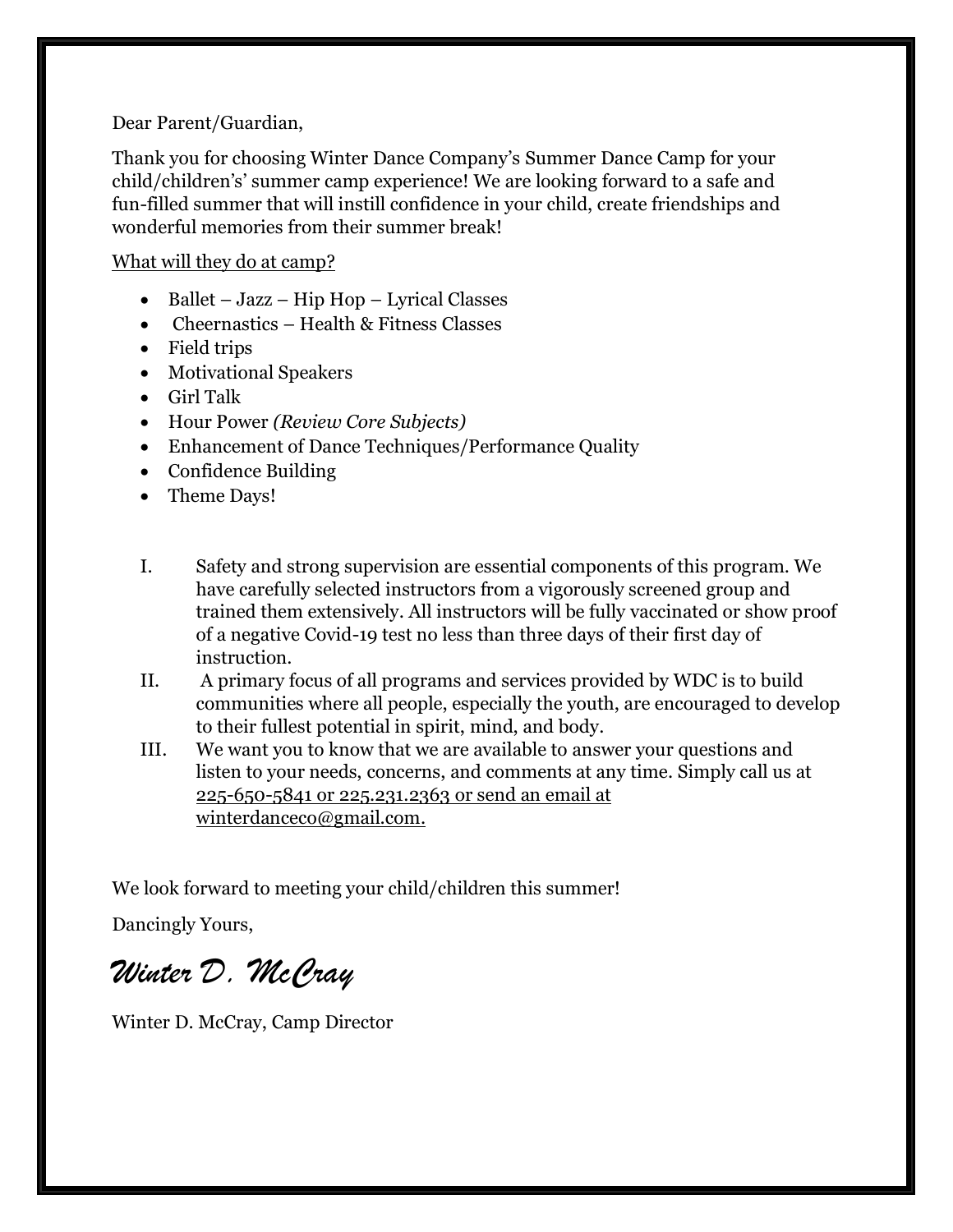#### **REQUIREMENTS**

Students participating in this Summer Dance Camp must be between the ages of five years to 13 years of age. There are no exceptions to this rule.

Students must show proof of a negative Covid-19 Test by a doctor or pharmacist *(no self -administered or home test)* dated no earlier than June 1st or dated no more than five days before their start date of camp.

#### **DATES AND HOURS OF OPERATION**

**Camp will run for four consecutive weeks beginning June 6, 2022 and will end July 1, 2022.** Regular camp hours are 7:30am-4:30 pm. Extended hours are 7:00am – 5:00pm *(for an additional fee or \$25 per child or \$10 a day).* **Early drop off/late pick up must be paid with the weekly tuition or daily as needed. Camp fees are non-refundable and will not be pro-rated for students missing camp due to illness, family vacation or parental visitation schedules. Other students may not "sub-in" for days the enrolled student misses.** 

#### **FEES**

The \$60 Registration Fee and Registration Form are due upon registration. Each student receives a Camp Shirt, Camp Bag, and Camp Hair Bow which will be distributed on Thursday, June 9th. Parents will be required to fill out a *Waiver Form* and a *Covid-19 Pandemic Acknowledgement of Risk Form* on the first day of summer camp. **The weekly tuition (\$100) along with the field trip fee (\$20) is due the Monday of the attending week inside the studio** *(cash/check/money order/debit or credit card).* **Siblings receive a \$15 discount on tuition. Tuition may be paid in advance.**

There will be a \$45 NSF Fee for all returned checks**. There will be a \$20 late fee if the tuition is not paid by Tuesday at 8:00am of the week of camp.**

**The \$75 Showcase** *Fee (includes a costume, trophy, certificate of participation and two tickets to the WDC Recital)* **and is due Monday, June 20th with their tuition.** Students will participate in the annual Winter Dance Company Recital on Sunday, June 26th at 10:30am at The Dunham School. Additional tickets will be available at the studio June 13th-25th for \$10.00 for ages 3 & up. **Tickets WILL NOT be sold at the door. More information TBA. Camp students performing in the recital do not need a ticket to enter the recital.**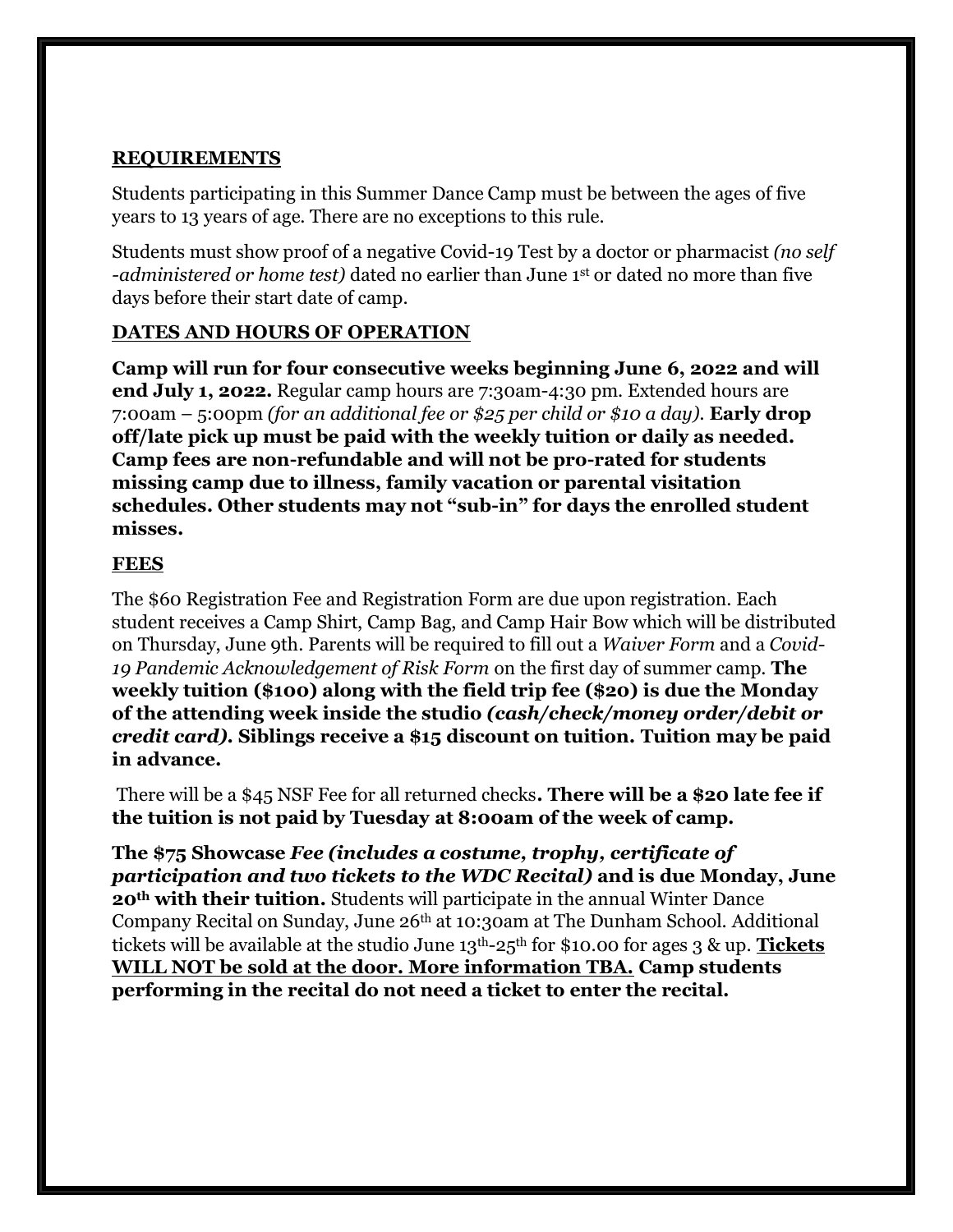#### **FIELD TRIPS**

**Students may need additional money for incidentals that may not be included in the field trip fee.** Field trip attendance is not mandatory; however, there will be no activities or supervision if your child does not attend the field trip. In the event of shared custody, it is assumed that both parents agree with the child(ren) attending the field trip.

We do not interpret or mediate any conflicts regarding custody or parenting time disputes. Parents must sign permission slips for students to attend the scheduled field trip. We believe that field trips enhance the camp experience and all students are encouraged to attend. Winter Dance Company will provide transportation for field trips.

#### **DAILY PROCEDURES**

Any students showing signs of COVID-19 and/or respiratory illness (contagious illnesses *or living with someone with symptoms),* will not be allowed to enter the studio. Students will individually enter the facility and a staff member will take their temperature via a no-contact thermometer. During sign-in, students will be required to sanitize hands upon check-in. Students will also be required to sanitize hands before, during and after camp activities. The studio will be disinfected several times throughout the day – along with sanitation stations throughout the studio.

All students must be signed in and out by the authorized individual listed on their Registration Form. The individual who is signing the student out for the day must present a photo ID to verify identity. **Students will only be released to individuals listed on their Registration Form. Other changes will be allowed if received in writing or verbally from the parent/guardian.** 

Our camp staff reserves the right to retain a student if the responsible parent or the third party has not provided proper notification of release or does not provide adequate photo identification. **Parents/guardian must plan for their children to be picked up no later than 4:30 pm, unless they are signed up for extended hours. If a child is picked up late, a fee of \$1 per minute may be assessed and must be paid upon picking up child. If a child is not picked up by 5:30pm, and we have not been able to reach you or an emergency contact person, the student will be released to the local authorities.** 

Students arriving late for day camp will be expected to join their respective group activity. However, students arriving after departure for a field trip will not be allowed to participate. There will be no supervision available after the bus departs the studio for the fieldtrip.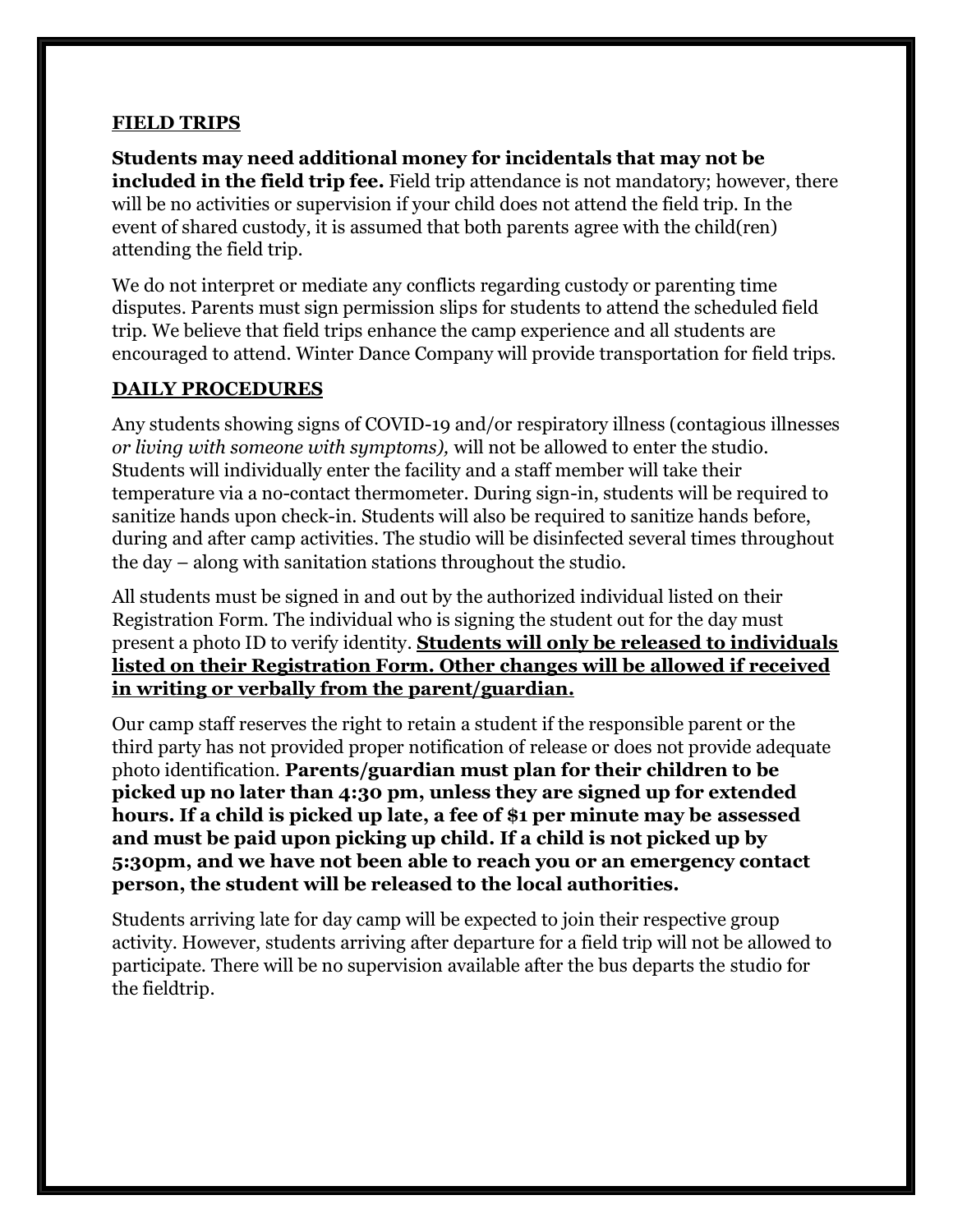#### **WHAT TO BRING TO CAMP:**

Our students work up strong appetites! Breakfast and an afternoon snack will be provided by the camp. **Students will need to bring a bag lunch with the necessary eating utensils Mondays-Thursdays with at least one snack and a water bottle.** Refrigeration/Microwave is not available, so please plan accordingly. Please do not send lunches that need any major preparation. Drinking water will be available throughout the day to refill water bottles. **Please label all belongings. All belongings need to fit in a backpack that is easily carried by the student.**

#### **\*\*\*\*On Mondays, they need to bring mats & blankets or slumber bags for Movie Monday!**

#### **They need to wear (bring)to camp Monday-Thursday the following:**

- Black Short-Sleeve Leotard
- Black Footless Tights
- Black Bike Tight Shorts *(no more than three inches above the knee)*
- Tennis Shoes
- Socks
- In their backpack, they need to have their lunch with eating utensils, snack, water bottle, pink ballet shoes and black jazz shoes.

#### **They need to wear (bring) to camp Fridays the following:**

- Camp shirt
- Camp bag
- Camp hair bow
- Small bottle of sanitizer and/or anti-bacterial wipes
- Black bike tight shorts *(no more than three inches above the knee)*
- Socks & Tennis Shoes
- If they are bringing extra field trip money, place in a zip lock back with their name on it in their camp bag.
- No heavy jewelry or valuables!

**Extra camp shirts and camp bags may be purchased at the front desk.** NO FLIP-FLOPS, CROCKS, SANDALS, OR BAREFEET. **Students must adhere to the dress code.**

#### **WHAT NOT TO BRING TO CAMP**

Please do not allow your child to bring any toys or valuables from home. If a child brings such items from home, it will be put away by camp staff. Additionally, the parent or guardian may be called to pick the item up. Cell phones are discouraged, but if you feel it is necessary, it must be kept away in your child's backpack and not taken out during camp hours. **WDC is not responsible for any lost, stolen, or damaged items.**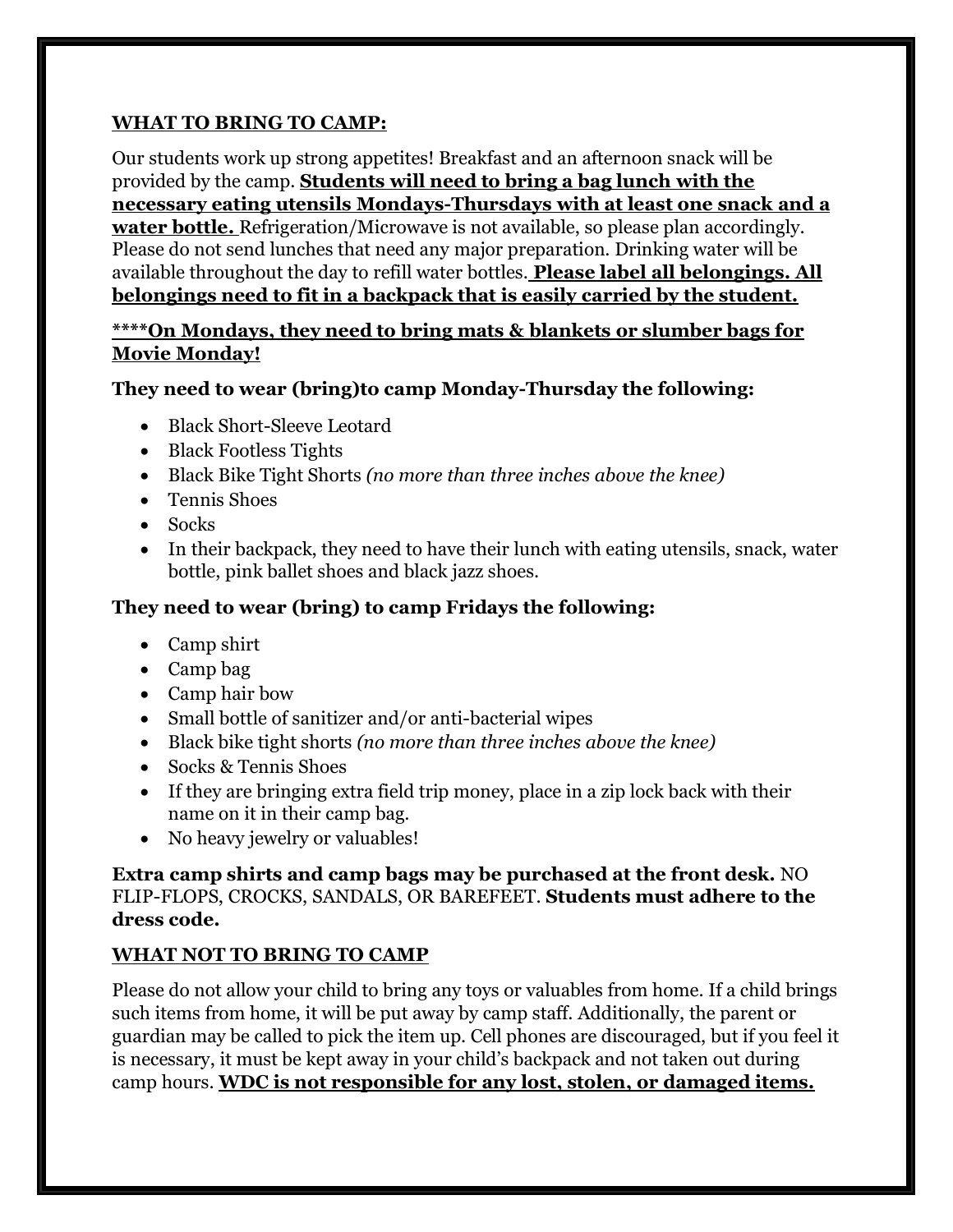#### **VISITORS**

Parents/guardians are welcomed to drop by the site to observe activities at any time. All visitors will be asked to sign the visitor log indicating date, time and nature of the visit.

#### **COMMUNICATION**

Camp Staff is available for brief conversations with parents throughout the day. If you would like to set up a time for a longer conversation, please call the front desk and they will be happy to arrange a time. Weekly texts will have valuable information including dates, activities, field trips or any changes/additions to camp activities. Slight modifications may be necessary due to unforeseen events. If contact information has changed, please let us know IMMEDIATELY!

Important messages for parents will be sent via text, given to students, and/or posted on the day camp door and/or board.

#### **FILING A COMPLAINT**

Providing a safe and caring atmosphere for campers and staff is our top priority in our Summer Dance Camp. We welcome all suggestions. If you have a concern, please free to call 225.650.5841 or email winterdanceco@gmail.com.

#### **MEDICATION**

Staff cannot administer any medications, prescriptions, or over-the-counter meds. Please notify the director if your child is taking any type of medication if they require special medical attention or have specific allergies. If your child needs to take any medications during camp hours, they will be required to complete the *Summer Camp Medical Release Form* BEFORE any medicine can be administered. **This must be done before the first day of camp.** If the proper paperwork has not been completed, the parent/guardian will be asked to come to our premises to administer the medication. Parents should check with their health care provider to see if a dosage schedule can be arranged that does not involve the hours the student is in day camp. Students are not permitted to carry any medications, prescription or over-the-counter medications unless approved by the camp director.

#### **EMERGENCY PROCEDURES**

In the event of an emergency, staff will respond accordingly. Staff will utilize the parent/guardian first and then the emergency contact information provided by parents/guardians. Every effort will be made to provide appropriate care.

#### **ILLNESS**

If your child is exhibiting any sign or symptoms of illness, please be considerate to others by keeping your child at home. Consult a physician to determine if your child's symptoms are contagious and when they could return to camp. Ill children at camp will be separated from the other children and wait in the foyer area.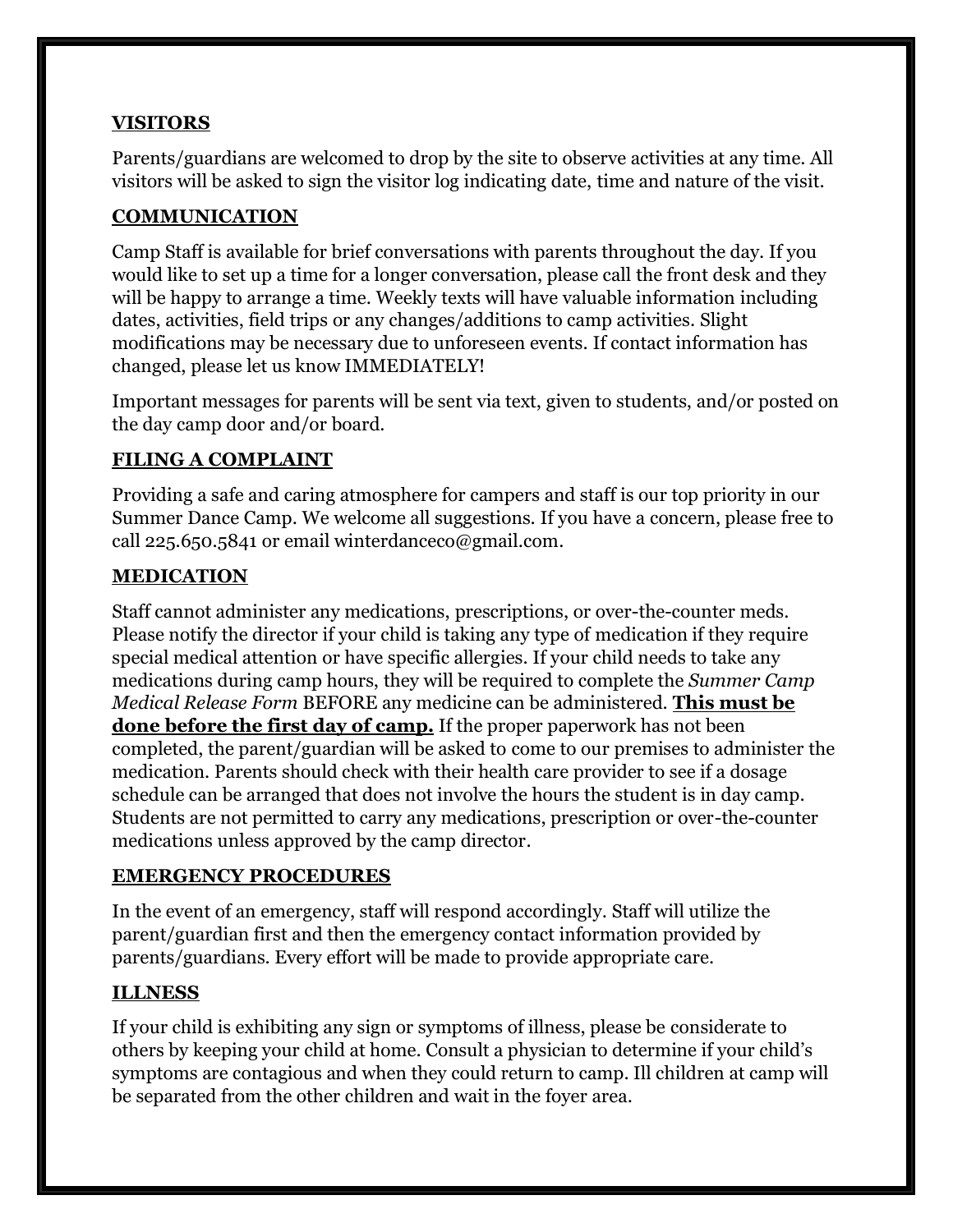Parents will be notified to come pick their child up immediately. If your child tests positive for Covid-19 or a member of your household tests positive – please notify us immediately. Contagious illnesses will be reported to camp families via text. The identity of the child with the illness will be kept confidential.

# **INJURIES**

If a child is injured, first aid will be administered and if deemed necessary, 911 will be called *(upon arrival, emergency medical care will be deferred to these medical personnel).* The parent/guardian will be called and notified of any serious injuries. Staff will let the parent/guardian know if their child needs to be picked up or was transported by emergency vehicle to the hospital. Minor scrapes and bumps will be reported to the parent/guardian when they arrive to pick-up their child. Staff will complete an incident report for any accident or injury. Parents may review this report at their discretion.

# **LOST CHILD**

If a child becomes lost during our care, we will immediately begin a search. On field trips, we will be brought together to convene upon the pre-designated meeting place. We will notify the police as deemed necessary by local management and camp staff. You will be notified promptly if initial searches fail to secure your child.

#### **NATURAL DISASTERS**

All staff members are trained in the established safety procedures. Drills are held to familiarize staff and children on procedures to follow in the event of an emergency such as fire, tornado, severe weather or lock down. The following steps will take place in such situation.

- A. Specific procedures for responding to the crisis will occur.
- B. The Director will notify police.
- C. Local authorities will begin work immediately.
- D. Children's parents or guardians must be notified promptly.

# **EVACUATION**

In the event of an evacuation of Winter Dance Company due to fire, earthquake, bomb threat or other unforeseen emergencies, parents will be notified to pick up their children as conditions dictate. WDC staff will provide interim care for children until their parent/guardian's arrival.